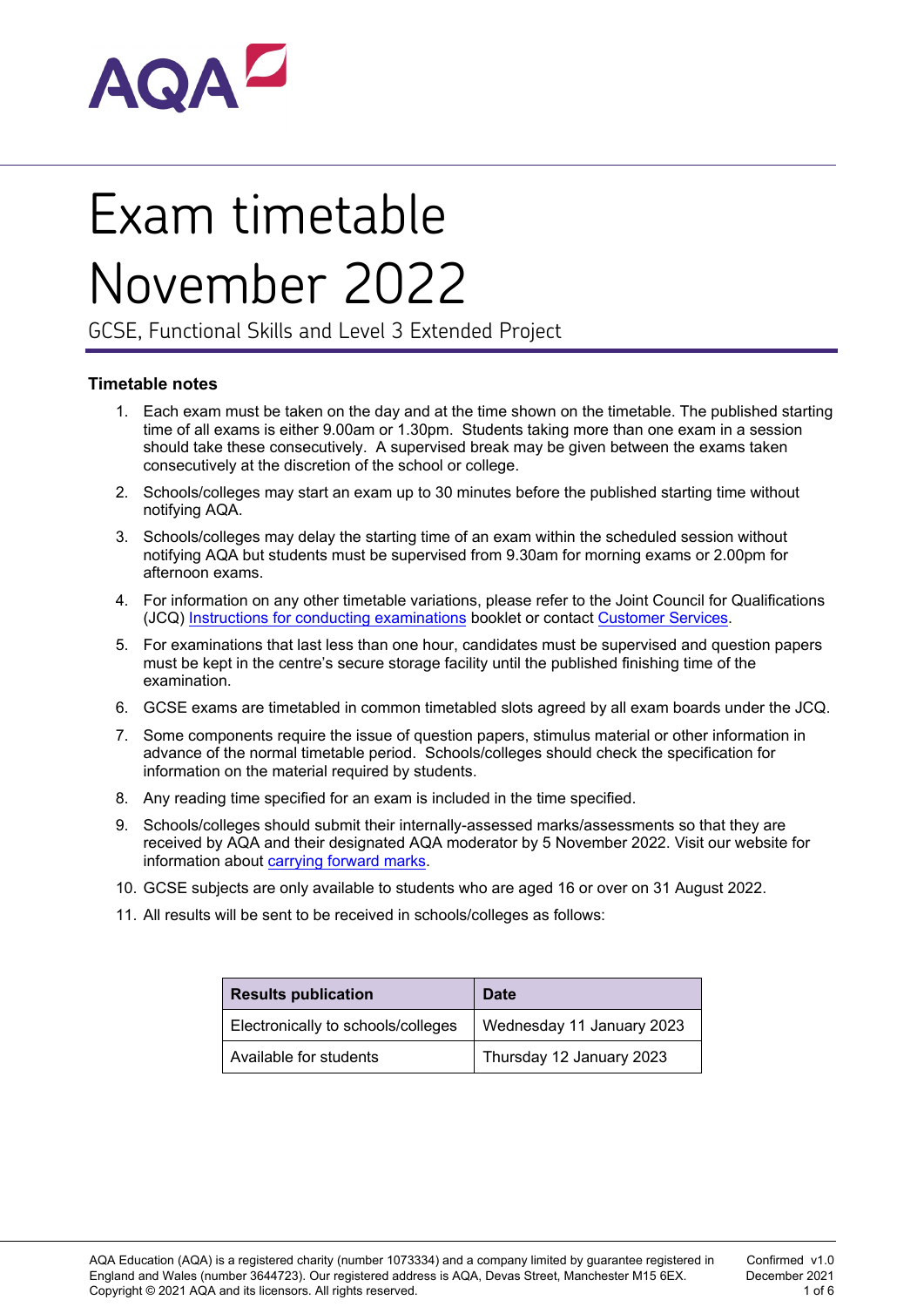# Week beginning Monday 31 October 2022

#### 31 October 2022 Monday

am

| dill    |                  |                          |             |                 |
|---------|------------------|--------------------------|-------------|-----------------|
|         | <b>UNIT CODE</b> | <b>SUBJECT</b>           | <b>TIER</b> | <b>DURATION</b> |
|         | 8700/1           | English Language Paper 1 |             | 1h 45m          |
| Tuesday | 01 November 2022 |                          |             |                 |

#### am

| . |               |                                      |             |                 |
|---|---------------|--------------------------------------|-------------|-----------------|
|   | UNIT CODE     | <b>SUBJECT</b>                       | <b>TIER</b> | <b>DURATION</b> |
|   | 8300/1F and H | Mathematics Paper 1 (non-calculator) | F & H       | 1h 30m          |

### 02 November 2022 Wednesday

#### am

| <b>STATISTICS</b> |           |                          |             |                 |
|-------------------|-----------|--------------------------|-------------|-----------------|
|                   | UNIT CODE | <b>SUBJECT</b>           | <b>TIER</b> | <b>DURATION</b> |
|                   | 8700/2    | English Language Paper 2 |             | 1h 45m          |

### 03 November 2022 **Thursday**

| am |                                   |                                                                                                                                  |             |                                              |
|----|-----------------------------------|----------------------------------------------------------------------------------------------------------------------------------|-------------|----------------------------------------------|
|    | UNIT CODE                         | <b>SUBJECT</b>                                                                                                                   | <b>TIER</b> | <b>DURATION</b>                              |
|    | 8300/2F and H<br>8361/1<br>8362/1 | Mathematics Paper 2 (calculator)<br><b>Functional Skills Mathematics Level 1</b><br><b>Functional Skills Mathematics Level 2</b> | F&H         | 1h.30m<br>30 <sub>m</sub><br>30 <sub>m</sub> |
| pm |                                   |                                                                                                                                  |             |                                              |
|    | UNIT CODE                         | <b>SUBJECT</b>                                                                                                                   | <b>TIER</b> | <b>DURATION</b>                              |
|    | 8361/2<br>8362/2                  | <b>Functional Skills Mathematics Level 1</b><br><b>Functional Skills Mathematics Level 2</b>                                     |             | 1h.30m<br>1h 30m                             |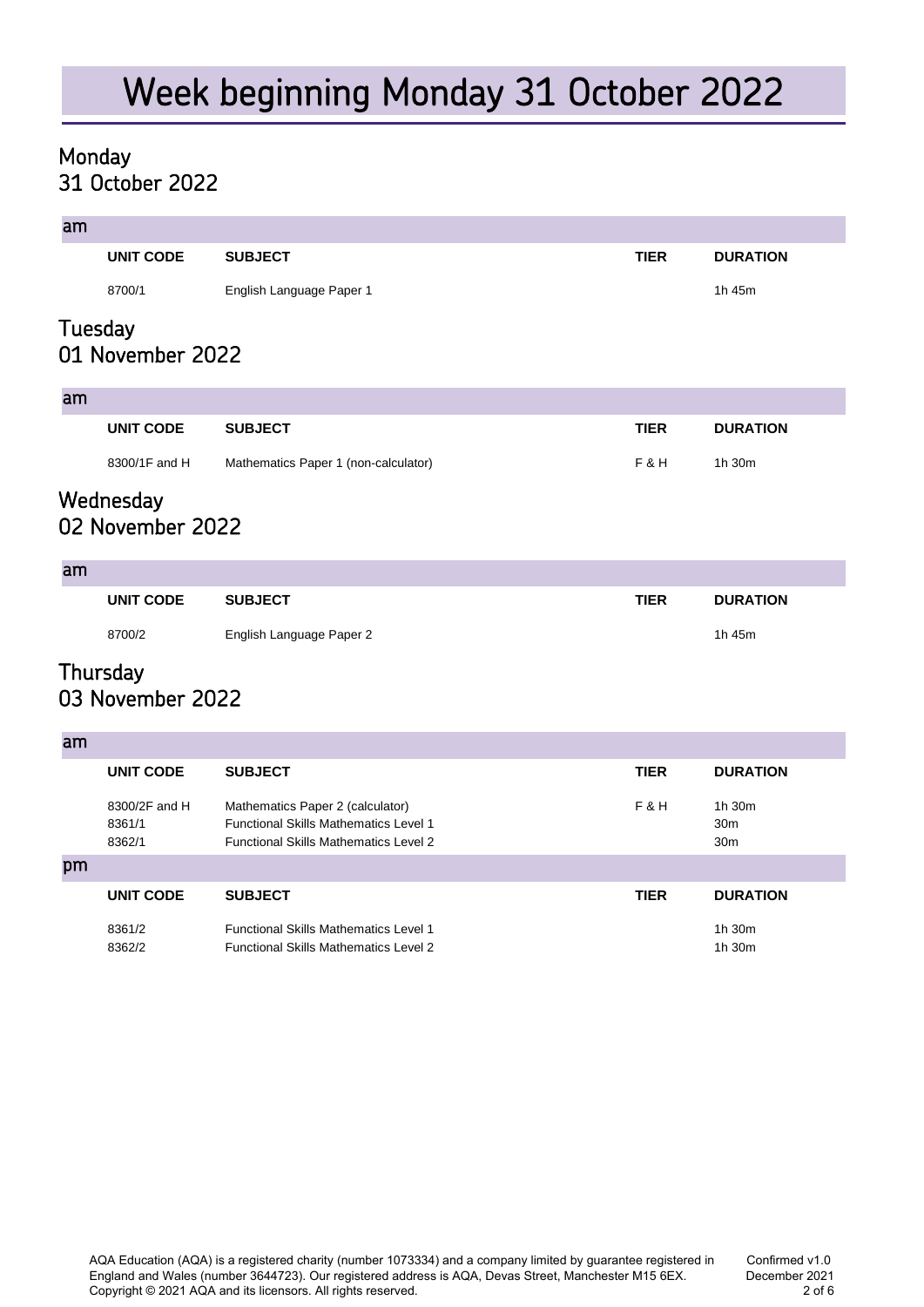### 04 November 2022 Friday

| am |                  |                                                                                        |             |                                  |
|----|------------------|----------------------------------------------------------------------------------------|-------------|----------------------------------|
|    | <b>UNIT CODE</b> | <b>SUBJECT</b>                                                                         | <b>TIER</b> | <b>DURATION</b>                  |
|    | 8720/R<br>8725/R | Functional Skills English Level 1 Reading<br>Functional Skills English Level 2 Reading |             | 1 <sub>h</sub><br>1h             |
| pm |                  |                                                                                        |             |                                  |
|    | <b>UNIT CODE</b> | <b>SUBJECT</b>                                                                         | <b>TIER</b> | <b>DURATION</b>                  |
|    | 8720/W<br>8725/W | Functional Skills English Level 1 Writing<br>Functional Skills English Level 2 Writing |             | 1 <sub>h</sub><br>1 <sub>h</sub> |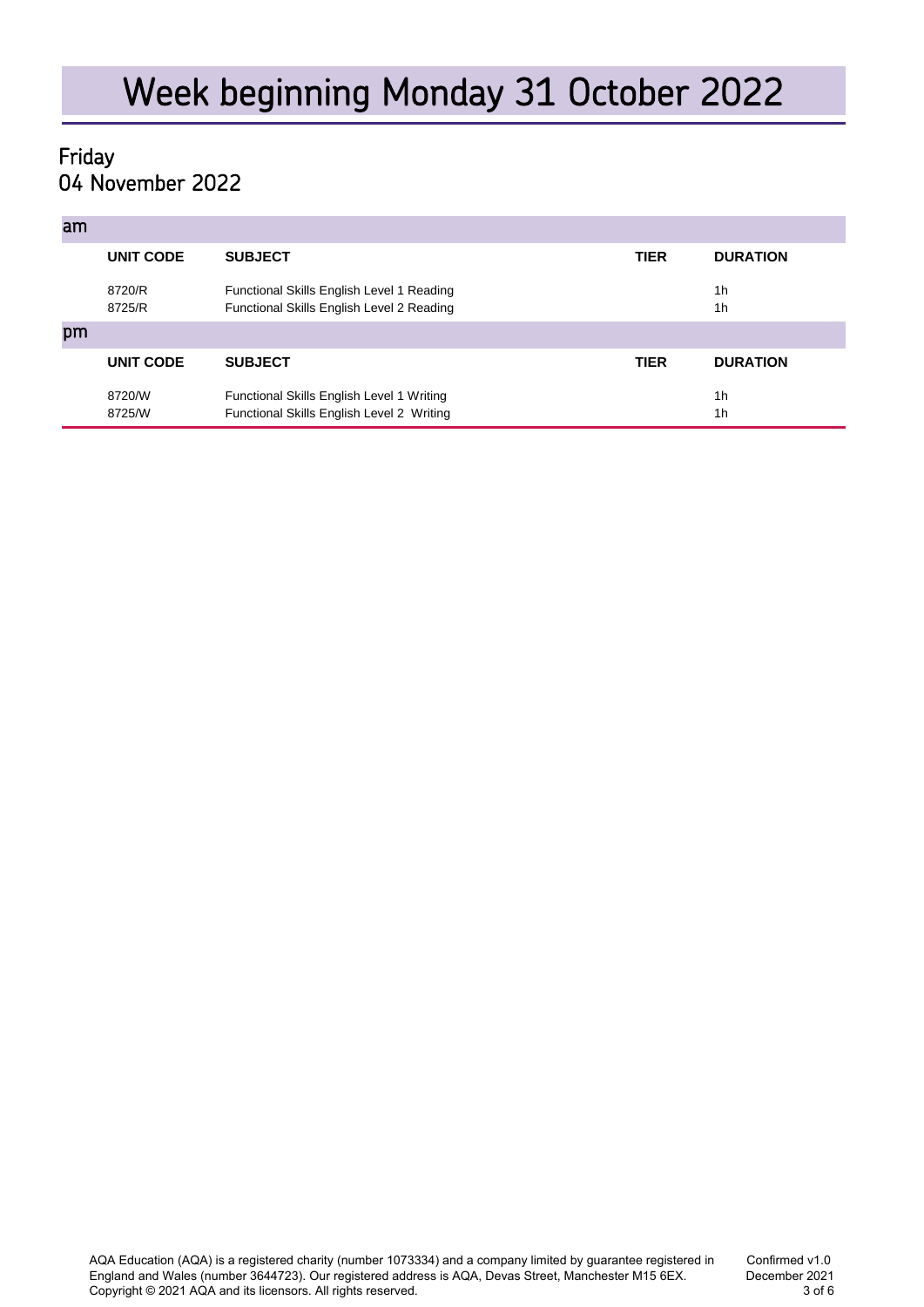# Week beginning Monday 07 November 2022

### 07 November 2022 Monday

#### am

| UNIT CODE     | <b>SUBJECT</b>                   | <b>TIER</b> | <b>DURATION</b> |
|---------------|----------------------------------|-------------|-----------------|
| 8300/3F and H | Mathematics Paper 3 (calculator) | F&H         | 1h 30m          |
|               |                                  |             |                 |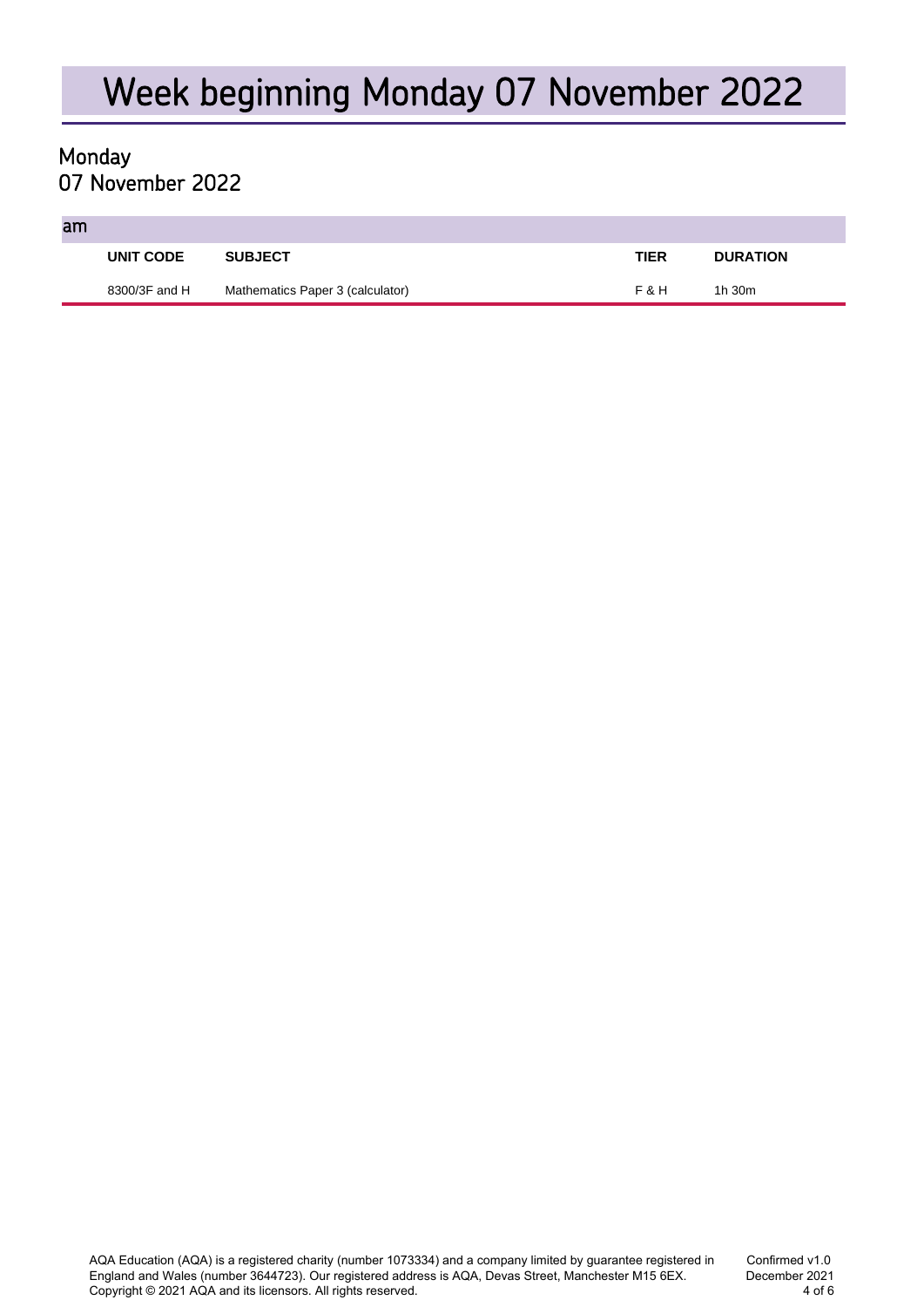# Subject and product list

**These dates show when exams should be taken or internally-assessed marks/assessments submitted. For further information please refer to the notes at the start of this document.**

|      | <b>CODE</b>              | <b>DESCRIPTION</b>                                            | <b>NOTES</b> | <b>DURATION</b> | <b>DATE</b>                | <b>TIME</b> |
|------|--------------------------|---------------------------------------------------------------|--------------|-----------------|----------------------------|-------------|
|      |                          | <b>GCSE</b> subjects and components                           |              |                 |                            |             |
| 8700 |                          | English Language                                              |              |                 |                            |             |
|      | 8700/1                   |                                                               |              | 1h 45m          | 31 October 2022            |             |
|      | 8700/2                   | Explorations in creative reading and writing                  |              | 1h 45m          | 02 November 2022 am        | am          |
|      | 8700/C                   | Writers' viewpoints and perspectives<br>Non-exam assessment   | 9            | Submit by       | 05 November 2022           |             |
|      |                          |                                                               |              |                 |                            |             |
| 8300 |                          | Mathematics                                                   |              |                 |                            |             |
|      | 8300/1F                  | Written (non-calculator)                                      |              | 1h 30m          | 01 November 2022 am        |             |
|      | 8300/1H                  | Written (non-calculator)                                      |              | 1h 30m          | 01 November 2022 am        |             |
|      | 8300/2F                  | Written (calculator)                                          |              | 1h 30m          | 03 November 2022 am        |             |
|      | 8300/2H                  | Written (calculator)                                          |              | 1h 30m          | 03 November 2022 am        |             |
|      | 8300/3F                  | Written (calculator)                                          |              | 1h 30m          | 07 November 2022 am        |             |
|      | 8300/3H                  | Written (calculator)                                          |              | 1h 30m          | 07 November 2022 am        |             |
|      |                          |                                                               |              |                 |                            |             |
|      | <b>Functional Skills</b> |                                                               |              |                 |                            |             |
| 8720 |                          | Functional Skills English Level 1                             |              |                 |                            |             |
|      |                          |                                                               |              |                 |                            |             |
|      | 8720/R                   | Component 1 Reading Level 1                                   |              | 1 <sub>h</sub>  | 04 November 2022 am        |             |
|      | 8720/S                   | Non-exam assessment: Speaking,<br>Listening and Communicating | 9            | Submit by       | 05 November 2022           |             |
|      | 8720/W                   | Component 2 Writing Level 1                                   |              | 1h              | 04 November 2022 pm        |             |
| 8725 |                          | Functional Skills English Level 2                             |              |                 |                            |             |
|      |                          |                                                               |              |                 |                            |             |
|      | 8725/R                   | Component 1 Reading Level 2                                   |              | 1h              | 04 November 2022 am        |             |
|      | 8725/S                   | Non-exam assessment: Speaking,<br>Listening and Communicating | 9            |                 | Submit by 05 November 2022 |             |
|      | 8725/W                   | Component 2 Writing Level 2                                   |              | 1 <sub>h</sub>  | 04 November 2022 pm        |             |
| 8361 |                          | Functional Skills Mathematics Level 1                         |              |                 |                            |             |
|      |                          |                                                               |              |                 |                            |             |
|      | 8361/1                   | Level 1 Non-calculator paper                                  |              | 30 <sub>m</sub> | 03 November 2022 am        |             |
|      | 8361/2                   | Level 1 Calculator paper                                      |              | 1h 30m          | 03 November 2022 pm        |             |
| 8362 |                          | Functional Skills Mathematics Level 2                         |              |                 |                            |             |
|      | 8362/1                   | Level 2 Non-calculator paper                                  |              | 30 <sub>m</sub> | 03 November 2022 am        |             |
|      | 8362/2                   | Level 2 Calculator paper                                      |              | 1h 30m          | 03 November 2022 pm        |             |
|      |                          |                                                               |              |                 |                            |             |